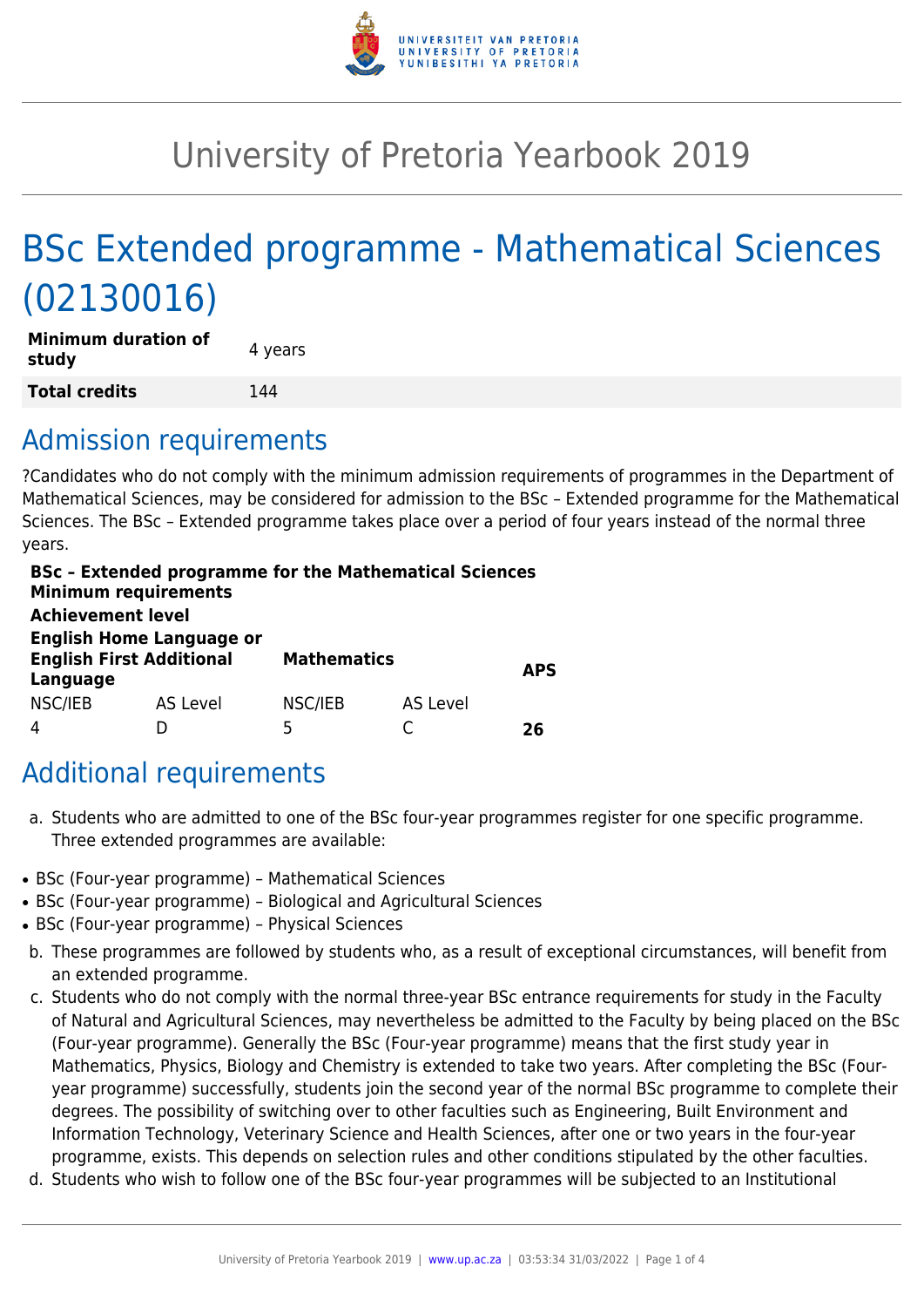

Proficiency Test and will be considered for admission by the Admissions Committee. Information in this regard is available at the Client Services Centre.

- e. Applications for admission to the BSc (Four-year programme) should be submitted before 30 September each year. Details are obtainable from the Student Administration at the Faculty of Natural and Agricultural Sciences.
- f. The rules and regulations applicable to the normal study programmes apply mutatis mutandis to the BSc (Four-year programme), with exceptions as indicated in the regulations pertaining to the BSc (Four-year programme). For instance, students placed in the BSc (Four-year programme) must have a National Senior Certificate with admission for degree purposes.
- g. An admissions committee considers applications for the BSc (Four-year programme) annually. Regarding subject choices, admitted students are individually placed on the BSc (Four-year programme) according to their prospective field of study. Students may NOT change this placement without the permission of the Chairperson of the admissions committee.

# Other programme-specific information

The Dean may, on the recommendation of the programme manager, approve deviations with regard to the composition of the study programme.

Please note: Where elective modules are not specified, these may be chosen from any modules appearing in the list of modules.

It remains the student's responsibility to acertain, prior to registration, whether they comply with the prerequisites of the modules they want to register for.

The prerequisites are listed in the alphabetical list of modules.

# Promotion to next study year

### **Academic promotion requirements**

It is expected of students who register for the first year of the BSc (Four-year programme) to pass all the prescribed modules of the first year.

It is expected of students accepted into the BSc (Four-year programme) to finish a complete corresponding BSc first year within the two years of enrolment in the BSc (Four-year programme). Students who do not show progress during the first semester of the first year will be referred to the Admissions Committee of the Faculty.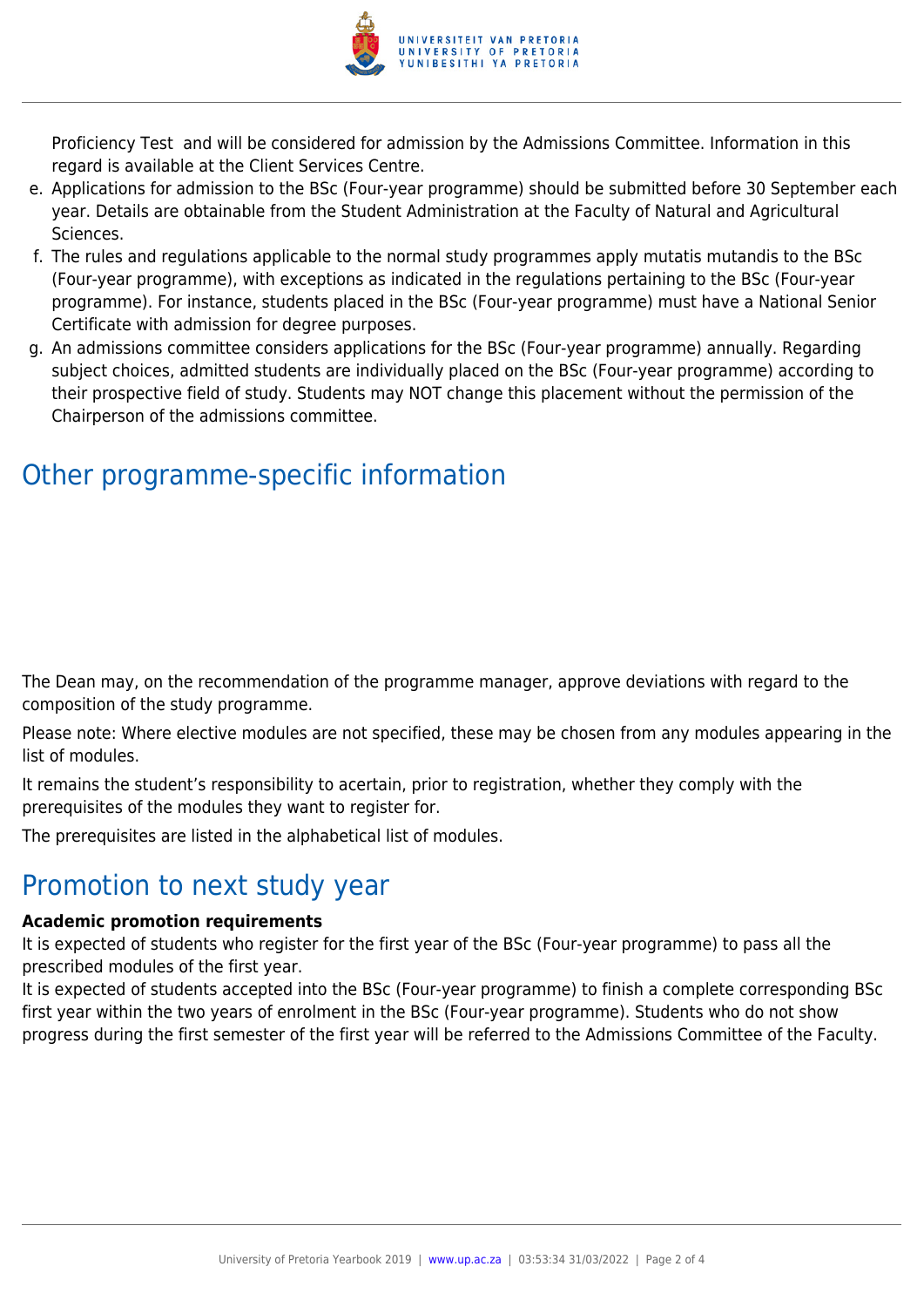

# Curriculum: Year 1

### **Minimum credits: 88**

### **Minimum credits:**

Fundamental  $= 24$ 

 $Core = 32$ 

 $Electric = 32$ 

### **Additional information:**

Students register for either one of the following elective combinations

- First semester PHY133 and CMY133, second semester PHY143 and CMY143
- First semester FRK133 and OBS133, second semester FRK143 and OBS143.

### **NB Students may register for an extended module only once.**

# **Fundamental modules**

[Academic information management 111](https://www.up.ac.za/yearbooks/2019/modules/view/AIM 111) (AIM 111) - Credits: 4.00 [Academic information management 121](https://www.up.ac.za/yearbooks/2019/modules/view/AIM 121) (AIM 121) - Credits: 4.00 [Language, life and study skills 133](https://www.up.ac.za/yearbooks/2019/modules/view/LST 133) (LST 133) - Credits: 8.00 [Language, life and study skills 143](https://www.up.ac.za/yearbooks/2019/modules/view/LST 143) (LST 143) - Credits: 8.00 [Academic orientation 120](https://www.up.ac.za/yearbooks/2019/modules/view/UPO 120) (UPO 120) - Credits: 0.00

# **Core modules**

[Mathematical statistics 133](https://www.up.ac.za/yearbooks/2019/modules/view/WST 133) (WST 133) - Credits: 8.00 [Mathematical statistics 143](https://www.up.ac.za/yearbooks/2019/modules/view/WST 143) (WST 143) - Credits: 8.00 [Precalculus 133](https://www.up.ac.za/yearbooks/2019/modules/view/WTW 133) (WTW 133) - Credits: 8.00 [Calculus 143](https://www.up.ac.za/yearbooks/2019/modules/view/WTW 143) (WTW 143) - Credits: 8.00

# **Elective modules**

[Chemistry 133](https://www.up.ac.za/yearbooks/2019/modules/view/CMY 133) (CMY 133) - Credits: 8.00 [Chemistry 143](https://www.up.ac.za/yearbooks/2019/modules/view/CMY 143) (CMY 143) - Credits: 8.00 [Financial accounting 133](https://www.up.ac.za/yearbooks/2019/modules/view/FRK 133) (FRK 133) - Credits: 8.00 [Financial accounting 143](https://www.up.ac.za/yearbooks/2019/modules/view/FRK 143) (FRK 143) - Credits: 8.00 [Business management 133](https://www.up.ac.za/yearbooks/2019/modules/view/OBS 133) (OBS 133) - Credits: 8.00 [Business management 143](https://www.up.ac.za/yearbooks/2019/modules/view/OBS 143) (OBS 143) - Credits: 8.00 [Physics 133](https://www.up.ac.za/yearbooks/2019/modules/view/PHY 133) (PHY 133) - Credits: 8.00 [Physics 143](https://www.up.ac.za/yearbooks/2019/modules/view/PHY 143) (PHY 143) - Credits: 8.00